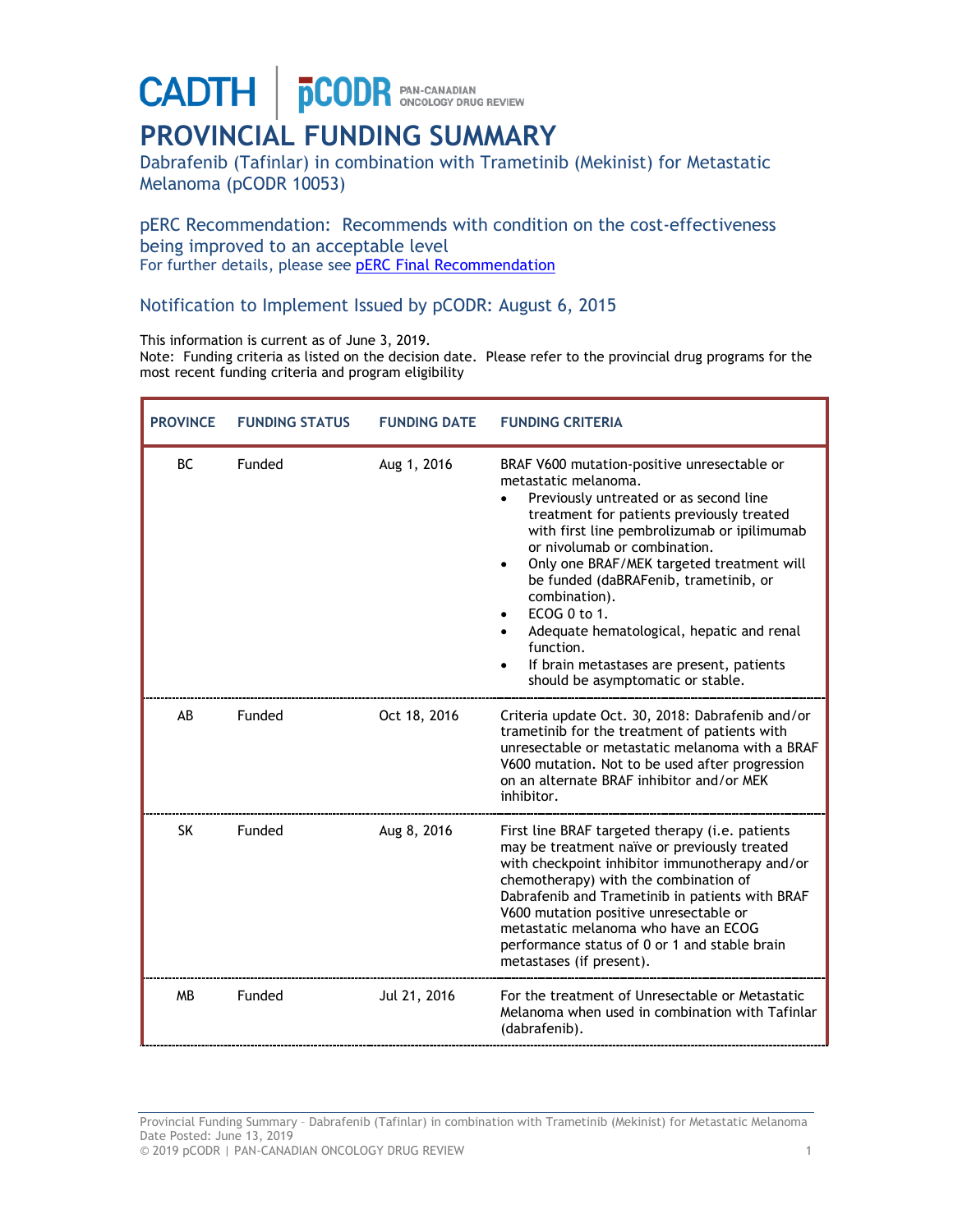| <b>PROVINCE</b> | <b>FUNDING STATUS</b> | <b>FUNDING DATE</b> | <b>FUNDING CRITERIA</b>                                                                                                                                                                                                                                                                                                                                                                                                                                                                                                                                                                                                                                                           |
|-----------------|-----------------------|---------------------|-----------------------------------------------------------------------------------------------------------------------------------------------------------------------------------------------------------------------------------------------------------------------------------------------------------------------------------------------------------------------------------------------------------------------------------------------------------------------------------------------------------------------------------------------------------------------------------------------------------------------------------------------------------------------------------|
| ON              | Funded                | Aug 10, 2016        | Initial requests: As a first line treatment of BRAF<br>V600 mutation-positive, unresectable or<br>metastatic melanoma; OR as a second line<br>treatment of BRAF V600 mutation-positive,<br>unresectable or metastatic melanoma in which<br>the disease has progressed after receiving<br>treatment in the first line setting. If brain<br>metastases are present, they should be<br>asymptomatic or stable. Exclusion criteria: BRAF<br>V600 negative, or wild type tumours, or unknown<br>status will not be funded. o Dabrafenib-<br>trametinib combination therapy will not be<br>considered for funding in patients who have<br>progressed on a prior BRAF inhibitor therapy. |
| <b>NS</b>       | Funded                | Sept 1, 2016        | Tafinlar Mekinist combination therapy as a first-<br>line BRAF-mutation targeted treatment for<br>patients with BRAF V600 mutation positive,<br>unresectable or metastatic melanoma and who<br>have an ECOG performance status of 0 or 1.<br>Treatment should continue until disease<br>progression. If brain metastases are present,<br>patients should be asymptomatic or have stable<br>symptoms.                                                                                                                                                                                                                                                                              |
| <b>NB</b>       | Funded                | Mar 13, 2017        | For the treatment of patients with BRAF V600<br>mutation-positive unresectable or metastatic<br>melanoma, when used as first line therapy, alone<br>or in combination with trametinib.                                                                                                                                                                                                                                                                                                                                                                                                                                                                                            |
| <b>NL</b>       | Funded                | Feb 1, 2017         | First-line BRAF-mutation targeted treatment (i.e.<br>patients may be treatment naïve or previously<br>treated with checkpoint inhibitor immunotherapy<br>and/or chemotherapy) with Tafinlar Mekinist<br>(Dabrafenib Trametinib) combination therapy for<br>patients with BRAF V600 mutation positive,<br>unresectable or metastatic melanoma and who<br>have an ECOG performance status of 0 or 1. If<br>brain metastases are present, patients should be<br>asymptomatic or have stable symptoms.<br>Treatment should continue until disease<br>progression.                                                                                                                     |